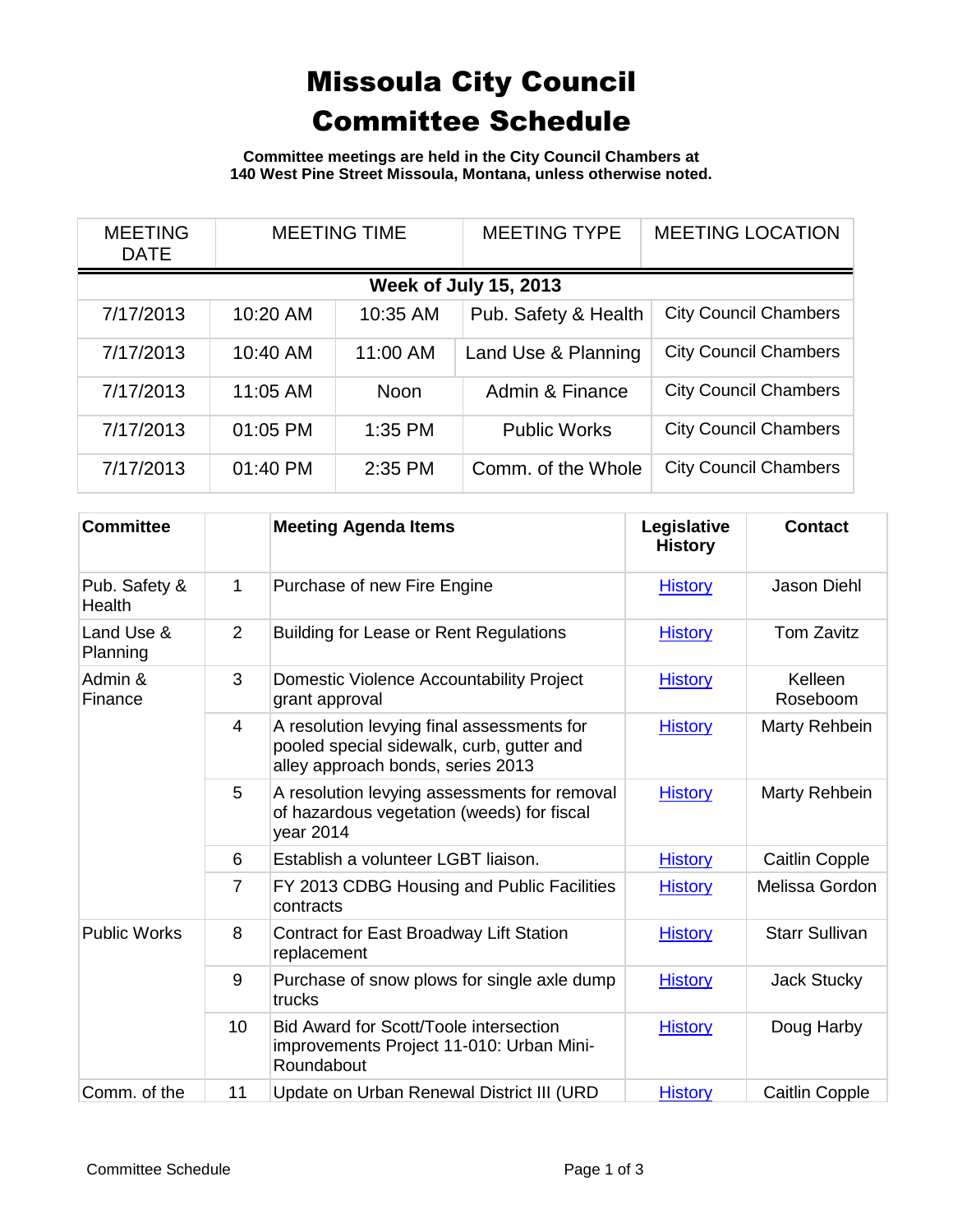## Missoula City Council Committee Schedule

**Committee meetings are held in the City Council Chambers at 140 West Pine Street Missoula, Montana, unless otherwise noted.**

| 1.11<br>__ | Ш<br> |  |  |
|------------|-------|--|--|

*The following items have been referred to City Council committees, but the committees will not discuss them in the coming week:*

| <b>Committee</b>        |                 | <b>Held Meeting Agenda Items</b>                                                                                                                                                                 | Legislative<br><b>History</b> | <b>Contact</b>        |
|-------------------------|-----------------|--------------------------------------------------------------------------------------------------------------------------------------------------------------------------------------------------|-------------------------------|-----------------------|
| Admin &<br>Finance      | $\mathbf{1}$    | Discussion & review of City business<br>licensing rules, practices and fees.                                                                                                                     | <b>History</b>                | <b>Adam Hertz</b>     |
|                         | $\overline{2}$  | Discussion of Remote Attendance or Proxy<br>Voting                                                                                                                                               | <b>History</b>                | <b>Caitlin Copple</b> |
|                         | 3               | Journal vouchers                                                                                                                                                                                 | <b>History</b>                |                       |
|                         | $\overline{4}$  | Budget transfers.                                                                                                                                                                                | <b>History</b>                |                       |
|                         | 5               | Disposition of surplus City land.                                                                                                                                                                | <b>History</b>                | Nancy Harte           |
|                         | 6               | <b>Whistle Blower Policy</b>                                                                                                                                                                     | <b>History</b>                | <b>Adam Hertz</b>     |
| Parks &<br>Conservation | $\overline{7}$  | Discuss the City's strategy to complete a<br>boundary survey of Greenough Park.                                                                                                                  | <b>History</b>                | Dave Strohmaier       |
|                         | 8               | Agreement for lighting the Madison St.<br>Pedestrian Bridge                                                                                                                                      | <b>History</b>                | Donna Gaukler         |
| Comm. of the<br>Whole   | 9               | Update from Missoula Economic Partnership<br>President/CEO James Grunke                                                                                                                          | <b>History</b>                | Marilyn Marler        |
|                         | 10              | Joint meeting of the Mayor, City Council and<br>County Commission; a facilitated quarterly<br>OPG review as directed in the Interlocal<br>Agreement.                                             | <b>History</b>                | Mayor Engen           |
|                         | 11              | Propose the City Council be a member unit of<br>the Missoula Chamber of Commerce.                                                                                                                | <b>History</b>                | <b>Dick Haines</b>    |
|                         | 12 <sup>2</sup> | Discussion of Artspace                                                                                                                                                                           | <b>History</b>                | <b>Caitlin Copple</b> |
|                         | 13              | Updates from Council representatives on the<br>Health Board, Community Forum,<br><b>Transportation Policy Coordinating</b><br>Committee, other boards and commissions<br>as necessary. (Ongoing) | <b>History</b>                | Ongoing               |
| Economic<br>Development | 14              | Scope of Purpose for FY 2014                                                                                                                                                                     | <b>History</b>                | <b>Caitlin Copple</b> |
| Land Use &<br>Planning  | 15              | Annexation, (see separate list at City Clerk's<br>Office for pending annexations) (Ongoing in                                                                                                    | <b>History</b>                |                       |